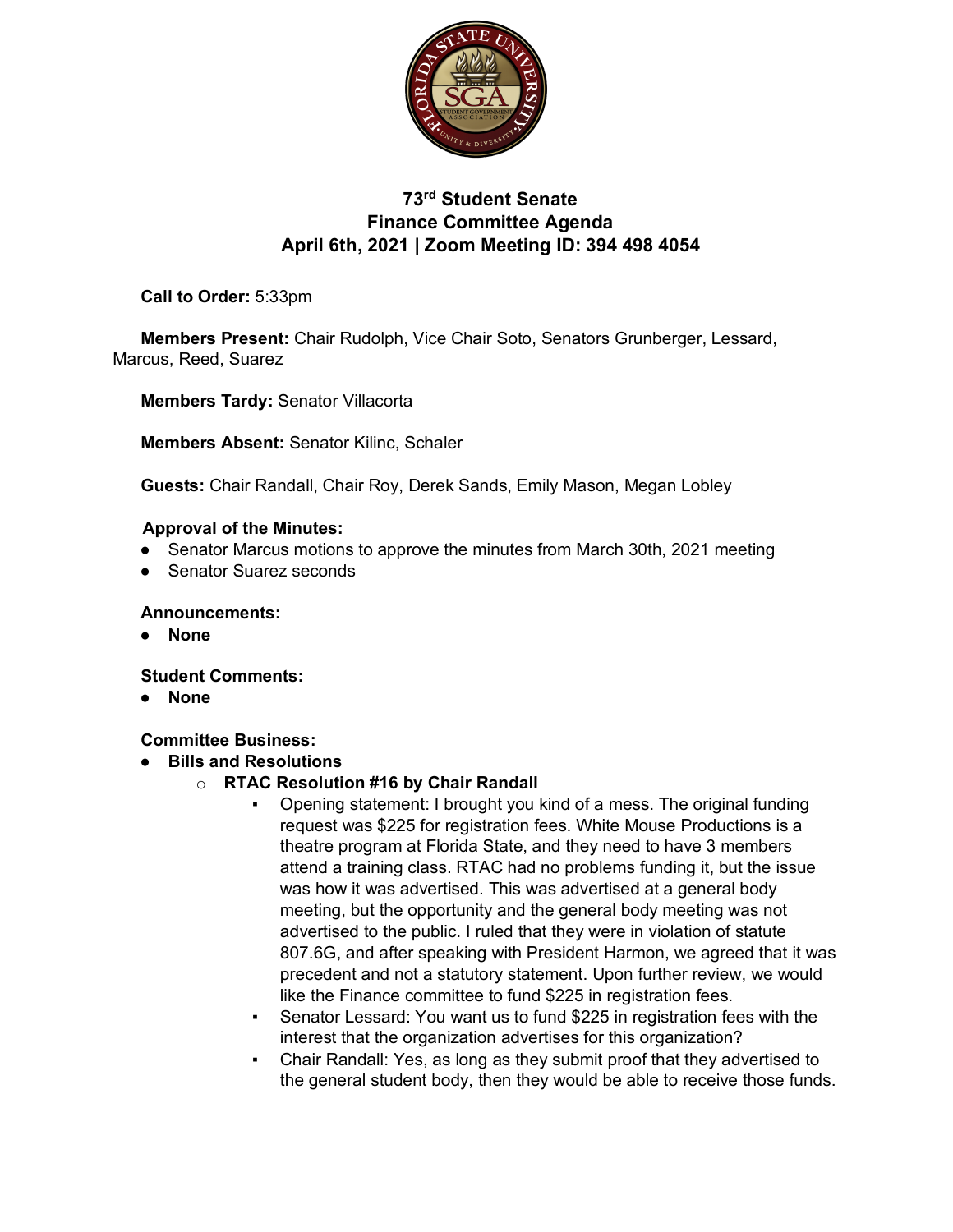

- Vice Chair Soto: I am just worried that more than 3 people are going to be interested in this training, so if more than 3 people are interested, what is the next step for both Finance and RTAC?
- Chair Randall: If they advertise this tonight and people show interest before the senate meeting, we can make an amendment on this resolution on the senate floor. Another option would be to send in another resolution that RTAC made an error or they can just
- Senator Marcus: Does the organization have a treasurer that is financially certified.
- Chair Randall: Yes.
- Senator Lessard motions to enter roundtable
- **Senator Marcus seconds**
- Senator Lessard motions to amend \$225 in registration fees
- **Senator Marcus seconds**
- **•** Sponsor finds it friendly
- Senator Lessard motions to call to question
- **Senator Marcus seconds**
- Closing statement: Thank you so much for making that amendment. I know that Vice Chair Soto was working on some Finance Code revisions, and I am working with them on that. With that, I yield in full support.
- Vote: Y: **5** Grunberger, Lessard, Marcus, Reed, Soto N: **0** A: **0**

## o **PAC Resolution #17 by Chair Roy**

- Opening statement: Good evening, Finance. We ended up hearing two requests last night. For All-Night Yahtzee, they had a complication with their funding request. They were trying to request funds to rent out equipment so that they could film for a competition in St. Petersburg, and since it was not benefitting the student body, we zero-funded them. For the American Medical Student Association, they requested \$685 in clothing and awards for 144 t-shirts.
- Senator Marcus: **POPP** I think we need to work on statute 807.6G because it is so vague.
- Chair Roy: Yes, I agree. We were not comfortable with funding them especially since it did not benefit the student body.
- Senator Marcus motions to call to question
- **Senator Grunberger seconds**
- Closing statement: Thank you for your time! I look forward to seeing this go through.
- Vote: Y: **6** Grunberger, Lessard, Marcus, Reed, Suarez, Soto N: **0** A: **0**
- o **Potential Committee Roundtable**
	- **Senator Marcus takes over as VC** 
		- Moved by Suarez
		- Seconded by Marcus
		- Chair Randall:
			- o Transfer incoming to Senate Projects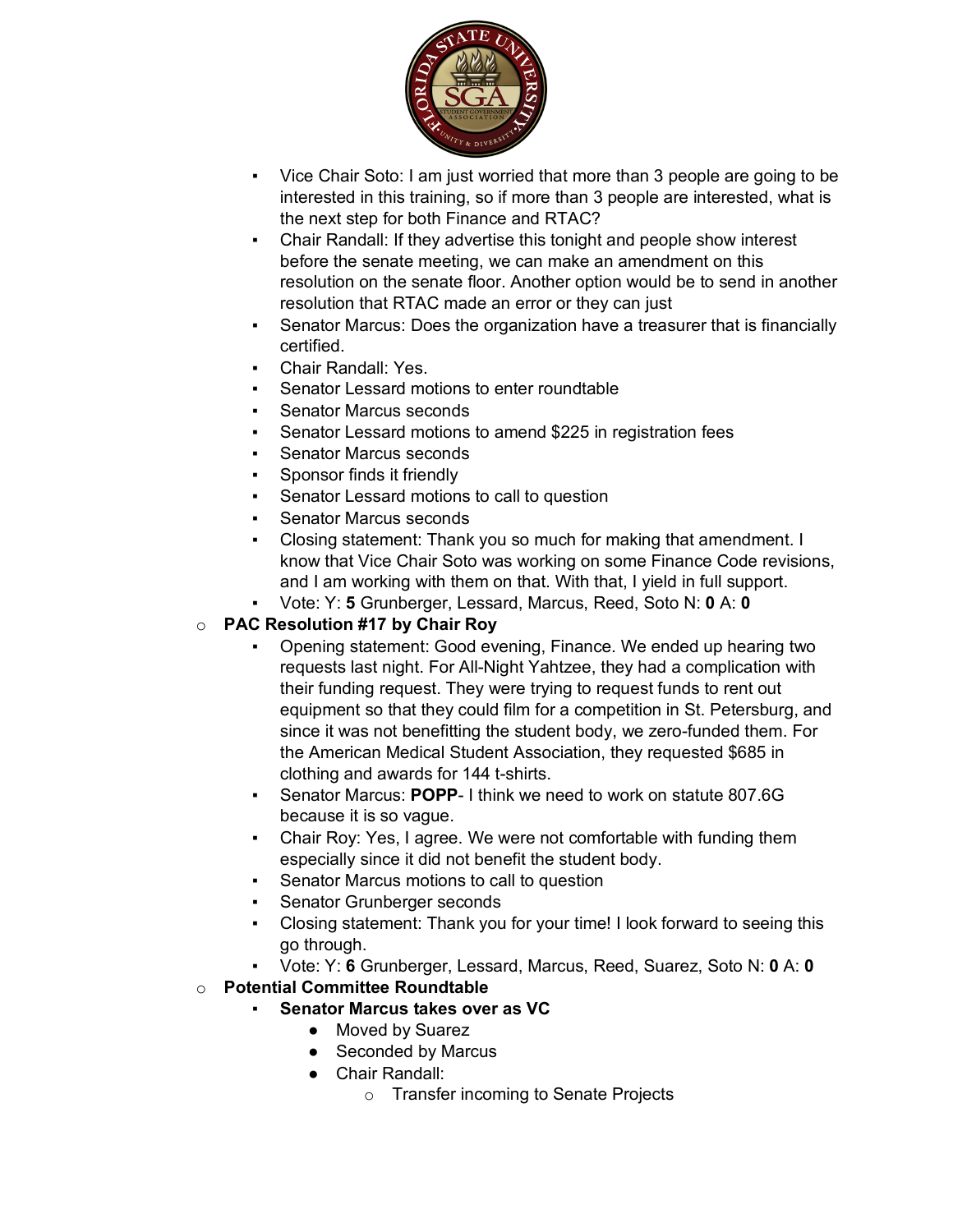

- o A bunch of resolutions are coming as well
	- sleep: 4800
	- pregnancy tests: 1500
	- cooking: 170
- o General Organizations Fund conversation with RTAC and SGA business manager
- Parliamentarian Rowan
	- o Statute about reimbursement back to RTAC/PAC
	- o Clarification: Senate Projects for organizational spending
- Lessard questions, Rowan Answers: RTAC and PAC cleared up to 2000 each in reimbursements for senate projects in the summer
- Lessard Notes that quite a large amount (about 48,000 from RTAC, 10,000 from PAC) will be coming to Senate Projects from the others; leaving 2000 in each.
- Chair Rudolph: suggests transferring \$48,000 from RTAC to Senate project; need to figure out what to distribute
- Lessard suggests using this for a large variety of health purposes over the summer ranging from sunscreen to menstrual products and from the heart project to changing tables.
- Marcus suggests potential Parking Ticket Relief Fund, questions legality of it though.
- Lessard thinks \$46,000 is better than 48 for RTAC transfer, 7500 for PAC
- Rudolph: 45 and call it happy
- Total: 53500 into senate projects
- Chair Roy and Marcus discuss the fine line regarding open to the student body that a discussion was previously discussed.
- Chair Roy questions about Sweepings eligibility for general body

#### **Old Business:**

● **None**

### **New Business:**

- **Bills and Resolutions**
	- o **RTAC Resolution #16 by Chair Randall**
		- White Mouse Productions: funded \$0
		- **Resolution Total: \$0**
	- o **PAC Resolution #17 by Chair Roy**
		- All-Night Yahtzee: funded \$0
		- American Medical Student Association: funded \$685 in clothing and awards
		- **Resolution total: \$685**
- **Potential Committee Roundtable**